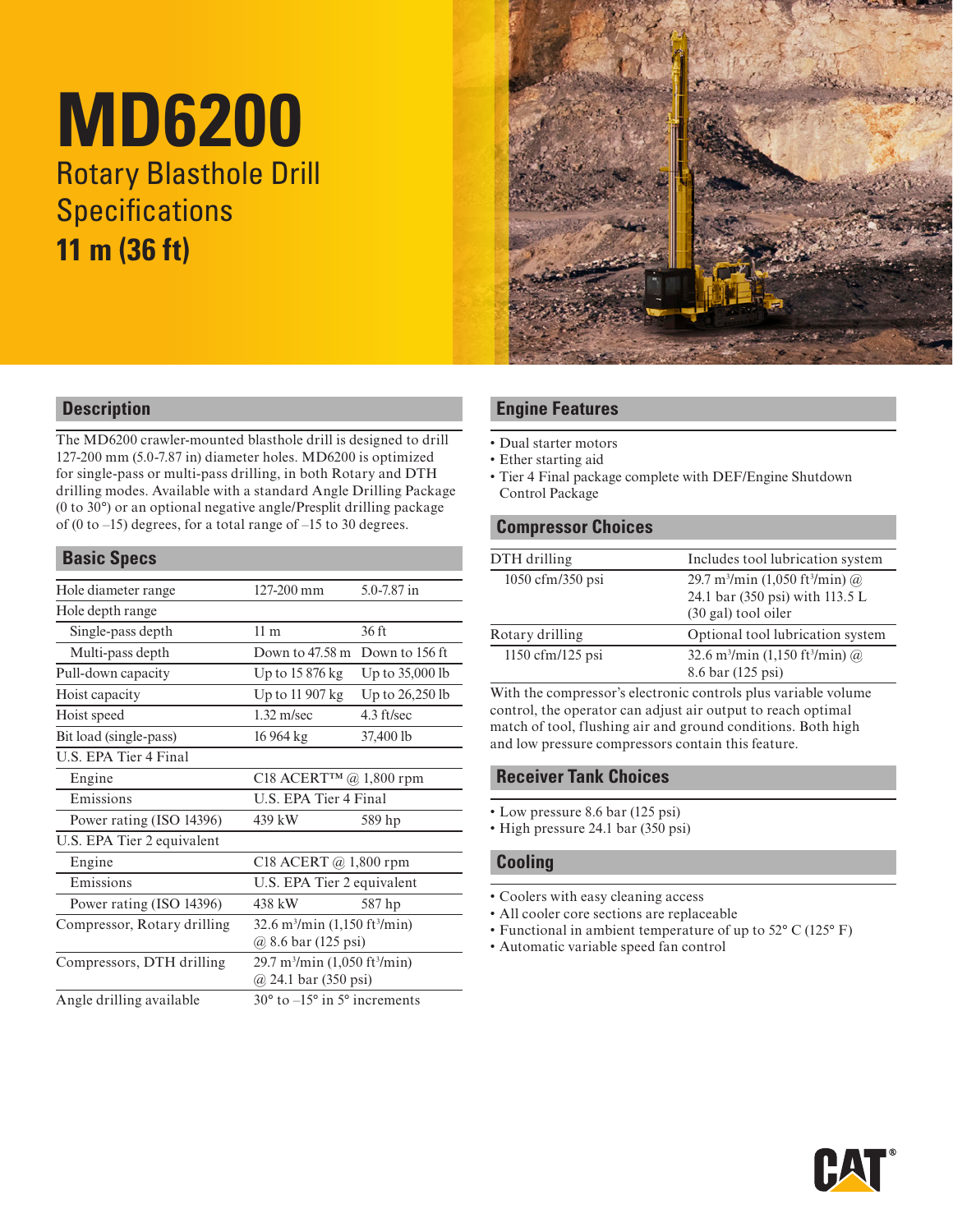## **MD6200 Specifications**

## **Climate Choices**

- Climate Level 1 Standard fluids and lubricants
- Rated down to  $-1^{\circ}$  C (30° F)
- Withstands high heat up to 52° C (125° F)

Climate Level 2 Arctic fluids and lubricants, engine block and manifold heater 120V or 240V

• Rated down to  $-18^{\circ}$  C (0° F)

## **Frame and Work Deck**

- Jacks, mast pivot and deck are welded integrally to mainframe for maximum durability and long life
- Three leveling jacks provide leveling on a 7° bench (any orientation)
- Slip resistant surfaces
- Fuel tank capacity 833 L (220 gal)
- Heavy duty tow hooks (non-drill end)
- Four (4) lift lugs, for use with cables or chains

## **Frame Access Choices**

- Fixed access steps to the cab area
- Small platform to the cab includes fixed access steps
- Platform access to the cab with full length service access walkway includes fixed access steps and self-closing gates

## **Drill Deck Misc.**

• Drill pipe thread greaser with remote fill tank that also accommodates disposable grease bucket

## **Undercarriage**

| Model                         |             | Cat <sup>®</sup> 336 Excavator type                      |  |
|-------------------------------|-------------|----------------------------------------------------------|--|
| Lower rollers                 | Eight $(8)$ |                                                          |  |
| Carrier rollers               | Three $(3)$ |                                                          |  |
| Track chain guards and guides |             |                                                          |  |
| Drawbar pull                  | TBD         |                                                          |  |
| Travel speed                  |             |                                                          |  |
| High                          | $3.3$ km/h  | $2.0$ mph                                                |  |
| Low                           | $2.1$ km/h  | $1.3$ mph                                                |  |
| Triple grousers               |             | 600 mm (23.6 in); 0.89 bar<br>(12.6 psi) ground pressure |  |

## **Hydraulics**

- Two (2) main pumps 85 cc (piston with proportional electronic controls)
- One (1) auxiliary circuit pump 45 cc (piston, load sensing)
- One (1) fan pump 45 cc (piston with proportional electronic controls)
- One (1) charge pump 73.8 cc (gear, fixed displacement)
- Scheduled Oil Sampling (S·O·S<sup>SM</sup>) ports

#### **Mast and Pipe Carousel Features**

- Pipe carousel:
- Accepts quantity of four (4) 9.14 m (30 ft) pipes
- Standard angle drilling package (0 to 30 degrees, in 5 degree increments)
- Optional negative angle drilling package (0 to –15 degrees, in 5 degree increments) for a total range of (30 to –15) degrees
- Hydraulically actuated, self-indexing pipe carousel accepts pipe diameters up to 152 mm (6.0 in)
- Drills strings configured for bit changes above deck
- Single cylinder pulldown/hoist system
- Sliding deck wrench assembly
- Configured with roller deck bushing (for low pressure/ tricone drilling)
- Two-piece deck bushing (for high pressure DTH drilling)
- Overhead winch with cable and hook plus remote control; variable speed drive with a 1361 kg (3,000 lb) rating
- Variable grip hydraulic break out wrench grip range 101-152 mm (4.0-6.0 in)
- Closed circuit camera mounted in mast to view pipe carousel/top drive operation
- Pipe positioner for angle drilling, multi-pass pipe handling
- Manual pipe catcher One (1) wire rope, pipe catcher, pipe positioner, optional manual bit basket

## **Mast Packages**

| Single-pass depth                                                | 11 m                                               | 36 <sub>f</sub>   |
|------------------------------------------------------------------|----------------------------------------------------|-------------------|
| Multi-pass depth                                                 | Down to $47.58 \text{ m}$ Down to 156 ft           |                   |
| $Pulldown - rated single$<br>cylinder pull-down/<br>hoist system | Up to $15876 \text{ kg}$ Up to $35,000 \text{ lb}$ |                   |
| Hoist                                                            | Up to $11\,907\,\mathrm{kg}$                       | Up to $26,250$ lb |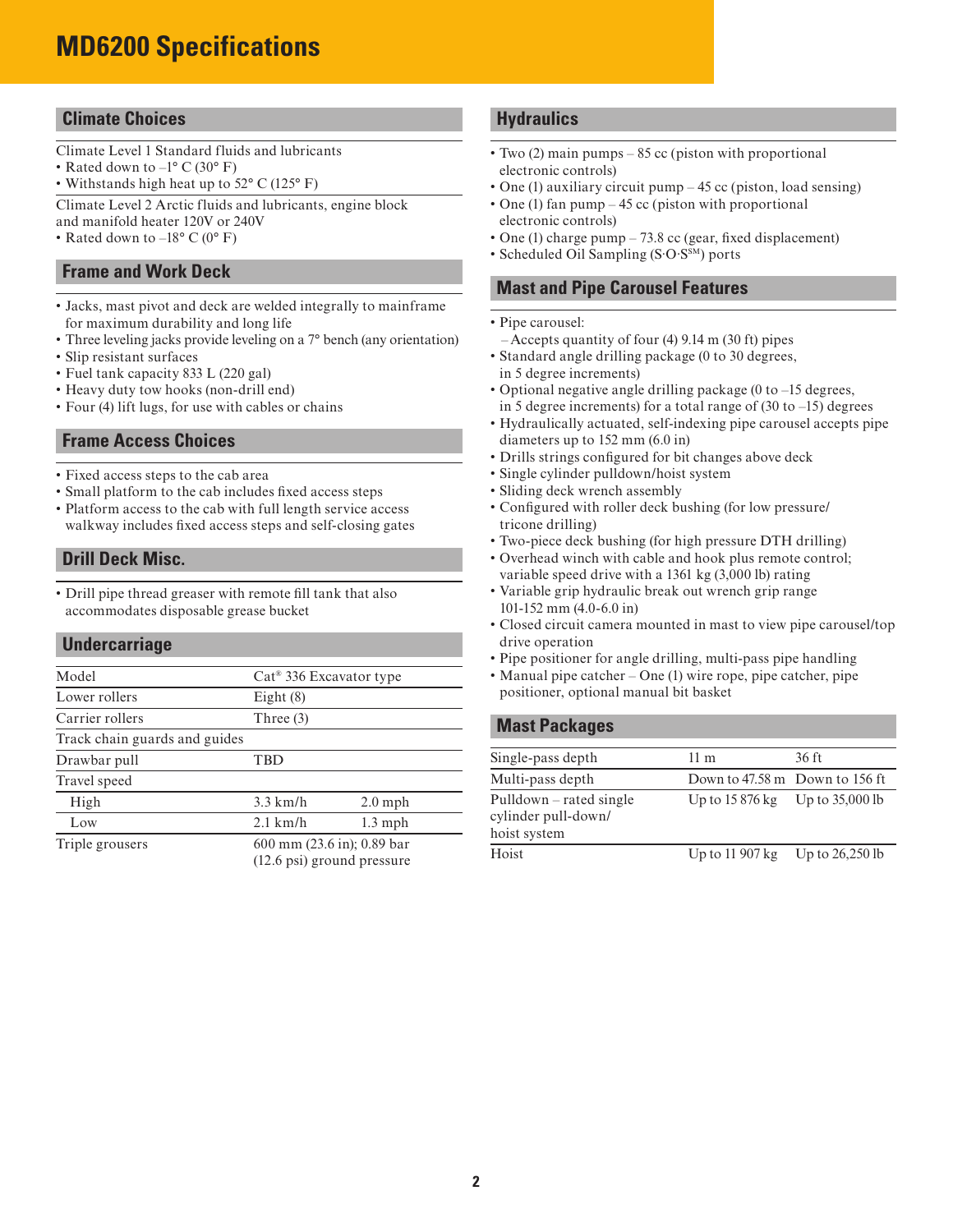## **Tool Package Rotary**

- One-piece roller deck bushing
- Pipe positioner clamps
- Deck wrench
- Bit sub
- Top sub
- Pipe wiper seal
- Drill tool lubricator (optional)

## **Tool Package DTH**

- Two-piece bushing
- Pipe positioner clamps
- Deck wrench
- Shock sub
- Top sub
- Cross over subs
- Pipe wiper seal
- Drill tool lubricator is included with selection of DTH Compressor

## **Drill Pipe**

| 9.41 m (30 ft) pipes – Accepts quantity of four (4) |
|-----------------------------------------------------|
|-----------------------------------------------------|

| $101$ mm         | 4.0 in   |
|------------------|----------|
| $114 \text{ mm}$ | $4.5$ in |
| $127 \text{ mm}$ | $5.0$ in |
| $140 \text{ mm}$ | $5.5$ in |
| $152 \text{ mm}$ | 6.0 in   |

## **Rotary Head Top Drive System**

| Torque, single motor | $6166$ N $\cdot$ m | 8,360 lbf-ft |
|----------------------|--------------------|--------------|
| Rotation speed       | $0-150$ rpm        |              |

- Output shaft with box-end API-IF (NC46) 101 mm (4 in) thread
- Rotary torque control
- Virtual rotary head travel interlocks

## **Operator Environment**

#### • Cab design:

- $-$  FOPS cab has 1.9 m<sup>2</sup> (20.5 ft<sup>2</sup>) floor space
- Rubber shock-mounts absorb mechanical vibration
- Operator station design integrates an ergonomic seat, joystick controls with full instrumentation, and dual 254 mm (10 in) high-definition color screens and 12 volt power port
- Additional display screen for cc cameras; color, high-definition 254 mm (10 in)
- Power convertor 24V to 12V
- Radio-ready for communication and entertainment stereo
- Two swing out doors and Cat keyed locks
- Literature holder
- Storage area suitable for lunchbox
- Cab packages:
- Standard configuration includes a fabric seat, removable floor mat, single pane window glass and driller window guard
- Premium configuration includes a leather seat with heat and ventilation, heavy duty suspension, dual pane window glass and driller window guard
- Seating:
- Seat swivels, locks and has two point retractable/76 mm (3 in) seat belt, tilts (5° adjustment), lumbar support, fore/aft seat adjustment 80 mm (3.1 in)
- Windows:
- Large windows front, rear and right cab side; full length drill window with guard
- Window shades (option)
- Windshield wiper with a common washer tank
- Manometer Pressure Gauge (option)
- Lighting:
	- LED interior lights, backlit joysticks and keypads
	- Flood lights for the drill perimeter; area spotlights
	- Mast beacon and tram flashing strobe light (option)
- HVAC:
- Floor heating vent
- Filter access from deck, 500 hour service interval
- Defogging HVAC vents on main window
- Cameras:
- Three (3) CC cameras (front and left side) providing 360° vision coverage from operators seat; camera on the mast to view pipe carousel/top drive operation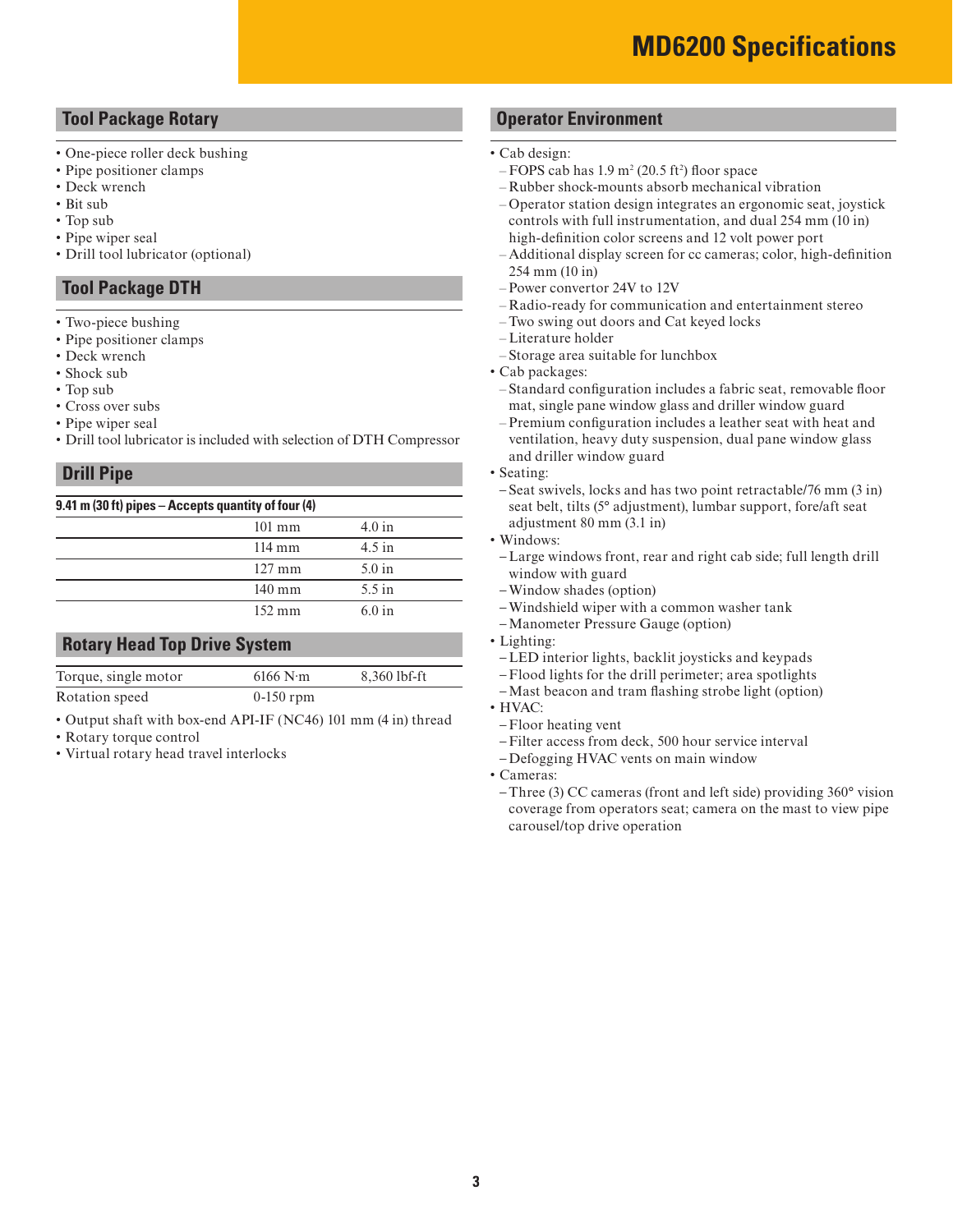## **MD6200 Specifications**

## **Operating System Controls (Standard)**

- Electric controls for drilling, tramming, leveling plus auxiliary functions
- Rotary torque control
- Virtual rotary head travel stops
- Pipe positioner engaged/disengaged indicator
- Drill depth meter
- Drill performance and display system
- Delayed engine shut down
- Filter indicators for hydraulic, fuel, compressor and engine
- Jack pressure sensors
- Data logging of machine health with warnings and fault code records with export capability
- Dust suppression control
- Mast lock indicator
- ECM proportional fan speed control system
- Tram interlock, machine stability limits
- Tram interlock, pipe in hole
- Tram interlock, mast up and locked or down and parked
- Tram interlock, jacks retracted
- Tram interlock, winch parked
- Cab environment controls (AC, heat, fan speeds)
- Pre wired for Terrain and Autonomous Operation

## **Automation and Technology**

- Autonomous ready
- Line of Sight, Single Row, Semi Autonomous Package
- Remote Operator Station, Full Autonomous Package
- Drill depth meter
- Drill Assist (auto level, auto retract jacks, auto mast raise and lower, optional, single-pass auto drill)
- Cat Terrain ready
- Product Link Elite™

## **Dust Control Choices**

| Water injection – tank<br>mounted below front deck                                                             | 757 L    | $200$ gal |
|----------------------------------------------------------------------------------------------------------------|----------|-----------|
|                                                                                                                |          |           |
| Water flow meter, volume control, tank fill level indicator                                                    |          |           |
| Water injection plus dust collector                                                                            |          |           |
| $76.5$ m <sup>3</sup> /min $(2,700$ ft <sup>3</sup> /min) dust collector; includes standard<br>water injection |          |           |
| Self-cleaning filters, dust chute clean-out door                                                               |          |           |
| High volume water injection<br>$(maximum)$ – tanks total<br>capacity                                           | $1514$ L | $400$ gal |
| Tank below deck – capacity                                                                                     | 757 L    | $200$ gal |
| Tank above deck – capacity                                                                                     | 757 L    | $200$ gal |

- Static dust curtains, four sides boxed enclosed
- Dust curtain hydraulic lifters raise front and rear dust curtains (option) (recommended with dry dust collector)
- Tram off spray system (option)

## **Safety and Security**

- Approach angle of 15 degrees facilitates loading and unloading on a lowboy
- Seven (7) emergency stop buttons
- Hinged window guard over the full length of the front drill window
- Conditional safety interlocks
- Self-closing gates
- Electric horn activated by push button in the cab
- Automatic, audible tram alarm
- Battery disconnect and starter switches can be locked out
- Air hose retention devices
- Slip resistant platform surfaces
- Machine lifting provisions
- FOPS Certified Operator Cab

## **Service Packages**

- Basic Centralized manual lubrication for all pivot points, gravity fill for fuel and water
- Standard Automated lubrication system, fast fill for fuel and water (option)
- Premium Automated lubrication system, fast fill fuel and water, service center for lubricant drain and fill plus blowdown hose (option)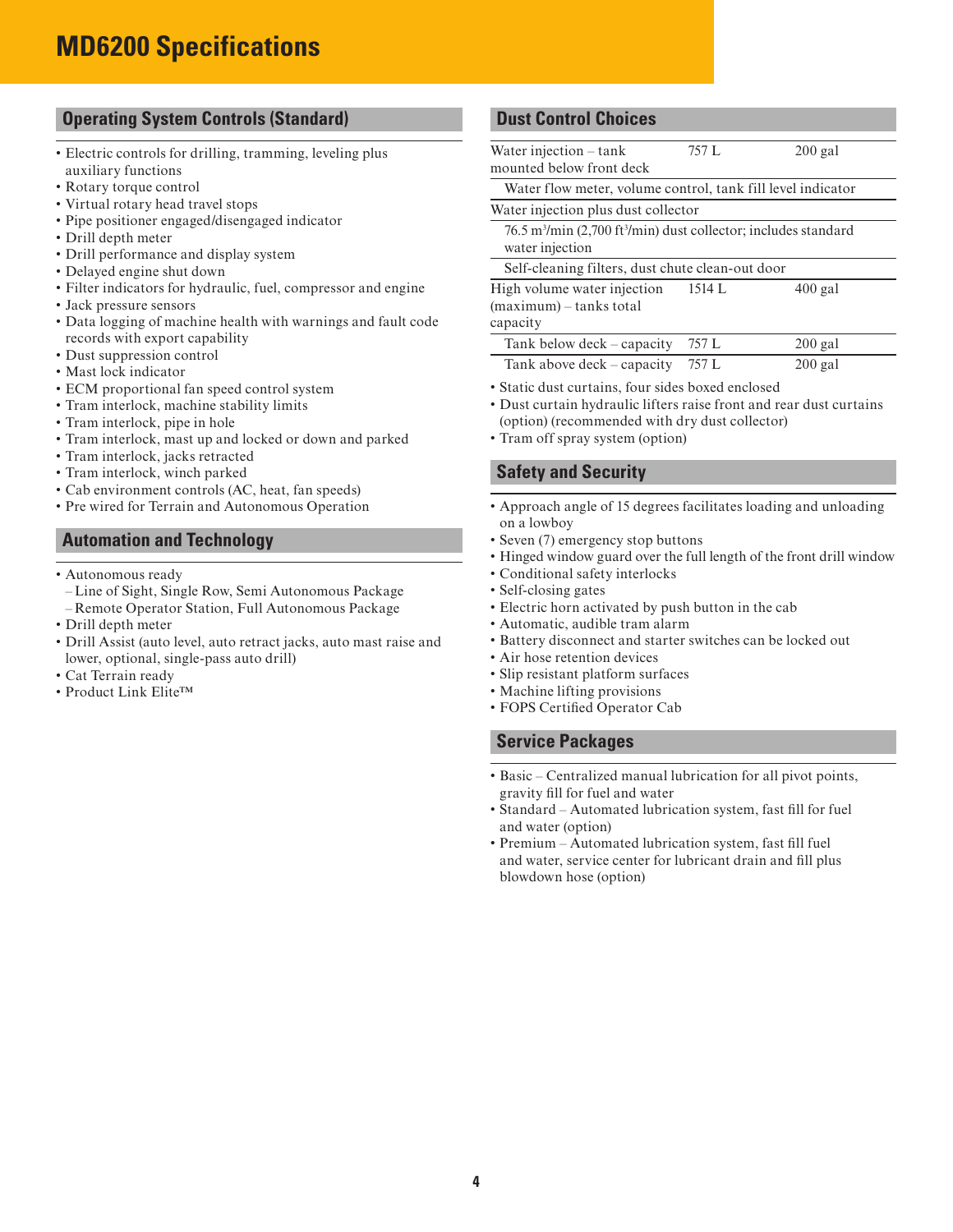## **MD6200 Specifications**

## **Dimensions**

All dimensions are approximate.



| Width cab end*            | $4.18 \text{ m}$  | $13.7 \text{ ft}$ |  |
|---------------------------|-------------------|-------------------|--|
| 2 Width non-cab end       | $3.57 \text{ m}$  | 11.7 $ft$         |  |
| <b>3</b> Height mast up   | $16.54 \text{ m}$ | 54.3 ft           |  |
| 4 Body length             | $9.44 \text{ m}$  | $31.0$ ft         |  |
| <b>5</b> Length mast down | $17.54 \text{ m}$ | 57.5 ft           |  |
| <b>6</b> Height mast down | $3.58 \text{ m}$  | $11.75$ ft        |  |
| <b>7</b> Mast only length | 15.89 m           | $52.1$ ft         |  |

\*For width with platform access to cab or service platform walkway contact the factory.

## **Weights**

Working weight range 37 552-42 752 kg 82,789-94,253 lb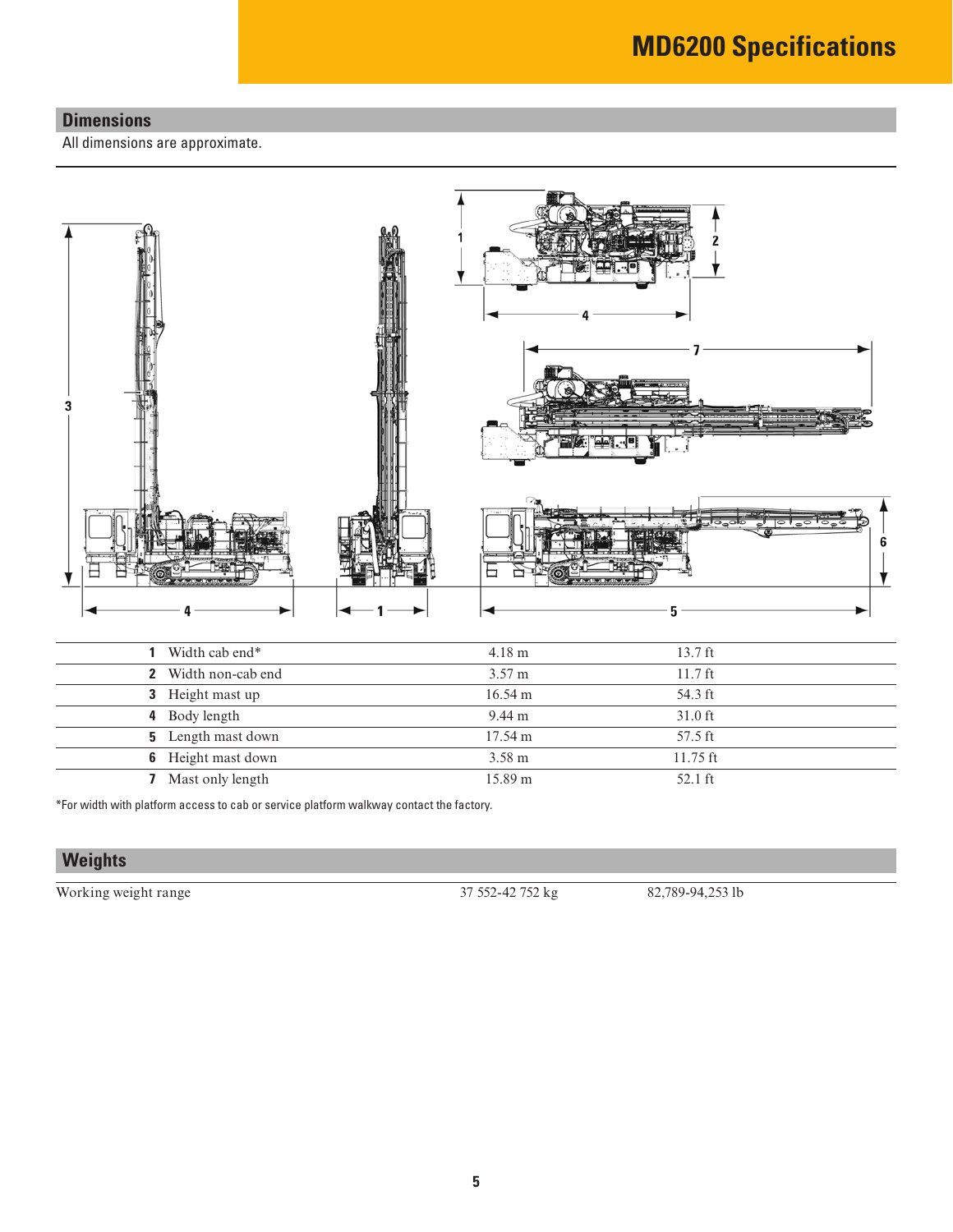## **Mandatory Choices**

Mandatory choices may vary. Consult your Cat dealer for details.

#### **ENGINE**

- C18 ACERT, Tier 4 Final
- C18 ACERT, Tier 2 equivalent

#### **COMPRESSOR/RECEIVER TANK**

- Rotary/Low Pressure:
	- $-32.6$  m<sup>3</sup>/min  $(1,150$  ft<sup>3</sup>/min) @ 8.6 bar (125 psi); with Low Pressure Receiver Tank; rotary tool oiler (optional)
- DTH/High Pressure:
	- 29.7 m3 /min (1,050 ft3 /min) @ 24.1 bar (350 psi), with High Pressure Receiver Tank; hammer storage and 113.5 L (30 gal) tool oiler

#### **FRAME ACCESS**

- Fixed access steps (option) to the cab area
- Small platform to the cab includes access steps
- Platform access to the cab with full-length service access walkway includes access steps (option) and self-closing gates

#### **UNDERCARRIAGE**

- Cat 336 excavator type
- Track chain guards and guides

#### **MAST**

- Single-pass depth 11 m (36 ft)
- Multi-pass depth Up to 47.58 m (156 ft)
- Standard angle drilling package for (0 to 30°)
- Optional negative angle/presplit drilling package for (0 to –15 degrees) for a total range of  $(30 \text{ to } -15 \text{ degrees})$

#### **MAST ACCESSORIES**

• Manual pipe catcher – One (1) wire rope pipe catcher, manual bit basket (option)

#### **PIPE CAROUSEL**

• Accepts quantity of four (4) 9.14 m (30 ft) pipes

#### **BREAK OUT WRENCH**

- Variable grip hydraulic break out wrench grip range:
- $-101-152$  mm (4.0-6.0 in)

#### **DRILL TOOL PACKAGES**

- Rotary 101 mm (4 in); pipe diameter One (1) piece roller deck bushing, pipe positioner clamps, deck wrench, top and bit subs, pipe wiper seal
- Rotary 114 mm (4.5 in); pipe diameter One (1) piece roller deck bushing, pipe positioner clamps, deck wrench, top and bit subs, pipe wiper seal
- Rotary 127 mm (5 in); pipe diameter One (1) piece roller deck bushing, pipe positioner clamps, deck wrench, top and bit subs, pipe wiper seal
- Rotary 140 mm (5.5 in); pipe diameter One (1) piece roller deck bushing, pipe positioner clamps, deck wrench, top and bit subs, pipe wiper seal
- Rotary 152 mm (6 in); pipe diameter One (1) piece roller deck bushing, pipe positioner clamp, deck wrench, top and bit subs, pipe wiper seal
- DTH 101 mm (4 in); pipe diameter Two (2) piece bushing, shock sub, top sub, pipe positioner clamps, deck wrench, cross over sub, pipe wiper seal
- DTH 114 mm  $(4.5 \text{ in})$ ; pipe diameter Two (2) piece bushing, shock sub, top sub, pipe positioner clamps, deck wrench, cross over sub, pipe wiper seal
- DTH 127 mm (5 in); pipe diameter Two (2) piece bushing, shock sub, top sub, pipe positioner clamps, deck wrench, cross over sub, pipe wiper seal
- DTH 140 mm (5.5 in); pipe diameter Two (2) piece bushing, pipe positioner inserts, deck wrench, cross over sub, shock sub, top sub, pipe wiper seal
- DTH 152 mm (6 in); pipe diameter Two (2) piece bushing, shock sub, top sub, pipe positioner clamps, deck wrench, cross over sub, pipe wiper seal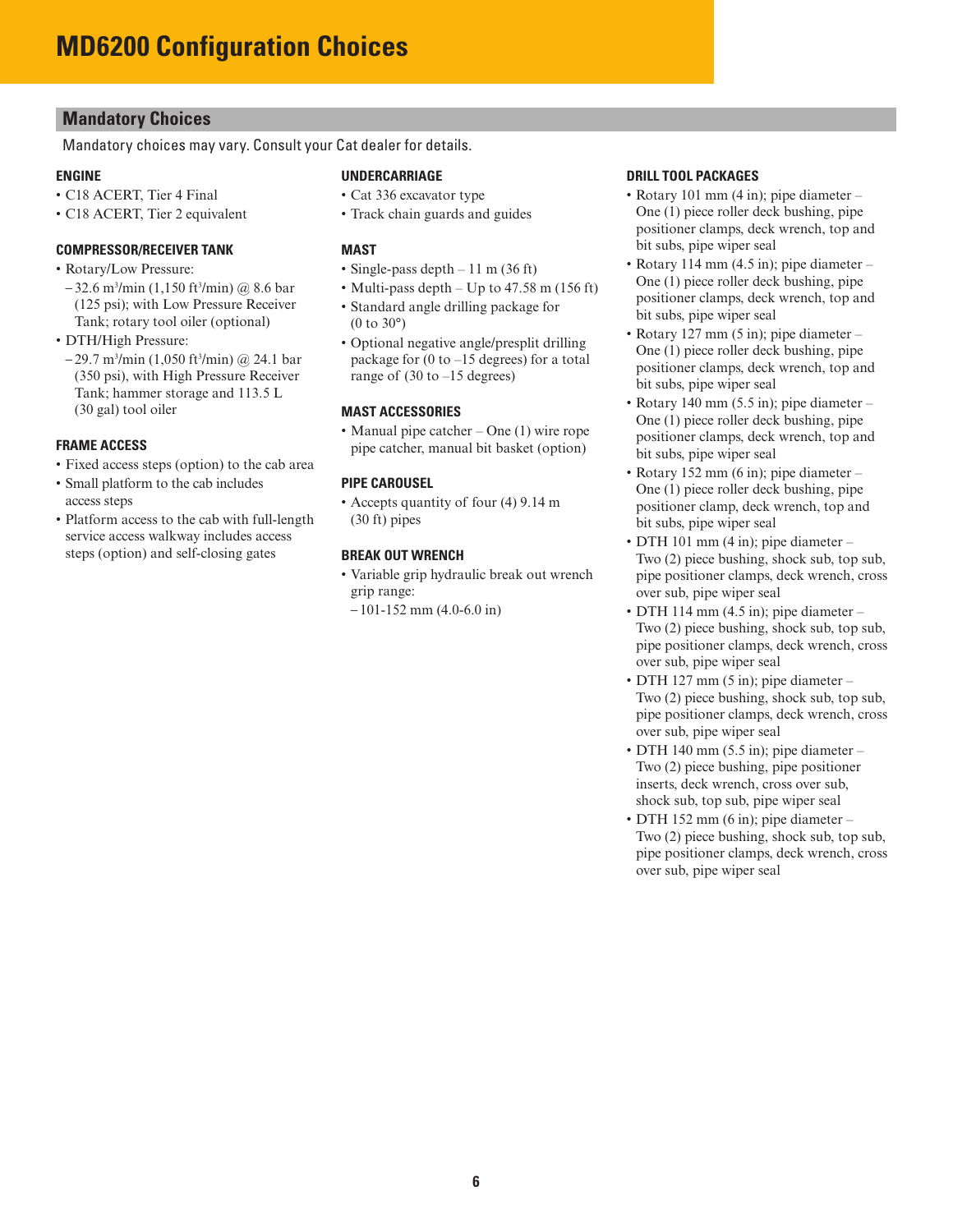## **Mandatory Choices** *(continued)*

Mandatory choices may vary. Consult your Cat dealer for details.

#### **OPERATOR ENVIRONMENT**

- Lighting
- Standard lighting is 1,300 lumens floodlight on perimeter; area spotlights have 1,950 lumens
- Premium lighting is 4,200 lumens floodlight on perimeter; area spotlights have 1,950 lumens, mast clearance light, yellow strobe light plus front mounted tram beacon
- Cab packages
- Standard configuration includes a fabric seat, removable floor mat, single pane window glass, driller window guard, and wiper for the driller window
- Premium configuration includes a leather seat with heat and ventilation, heavy duty suspension, dual pane window driller, window guard and wiper, plus a second removable guard for front window
- Decals/Films
- ANSI
- ISO

#### **SERVICE PACKAGES**

- Basic Centralized manual lubrication for all pivot points, gravity fill fuel and water
- Standard Automated lubrication system, fast fill for fuel and water (option)
- Premium Automated lubrication system, fast fill for fuel and water, service center for lubricants drain and fill, plus blowdown hose (option)

#### **DUST CONTROL**

- Water injection system
- 757 L (200 gal) mounted below front deck
- Water injection plus dry dust collector – 76.5 m3 /min (2,700 cfm) dust collector
- Water storage 757 L (200 gal)
- High volume water injection
- Water storage 1514 L (400 gal)
- 757 L (200 gal) tank mounted below deck
- 757 L (200 gal) mounted above deck

#### **CLIMATE**

- Climate Level 1
- Rated down to  $-1^{\circ}$  C (30° F)
- Withstands high heat up to  $52^{\circ}$  C (125 $^{\circ}$  F)
- Standard fluids and lubricants
- Climate Level 2
- Rated down to – $18^{\circ}$  C (0° F)
- Arctic fluids and lubricants
- Engine block manifold heater 120V or 240V

#### **TECHNOLOGY AND AUTOMATION**

- Drilling parameters and interlocks
- Drill Assist (auto level, auto retract jacks, auto raise and lower mast, single-pass auto drill)
- Product Link Elite (see selection choices below)